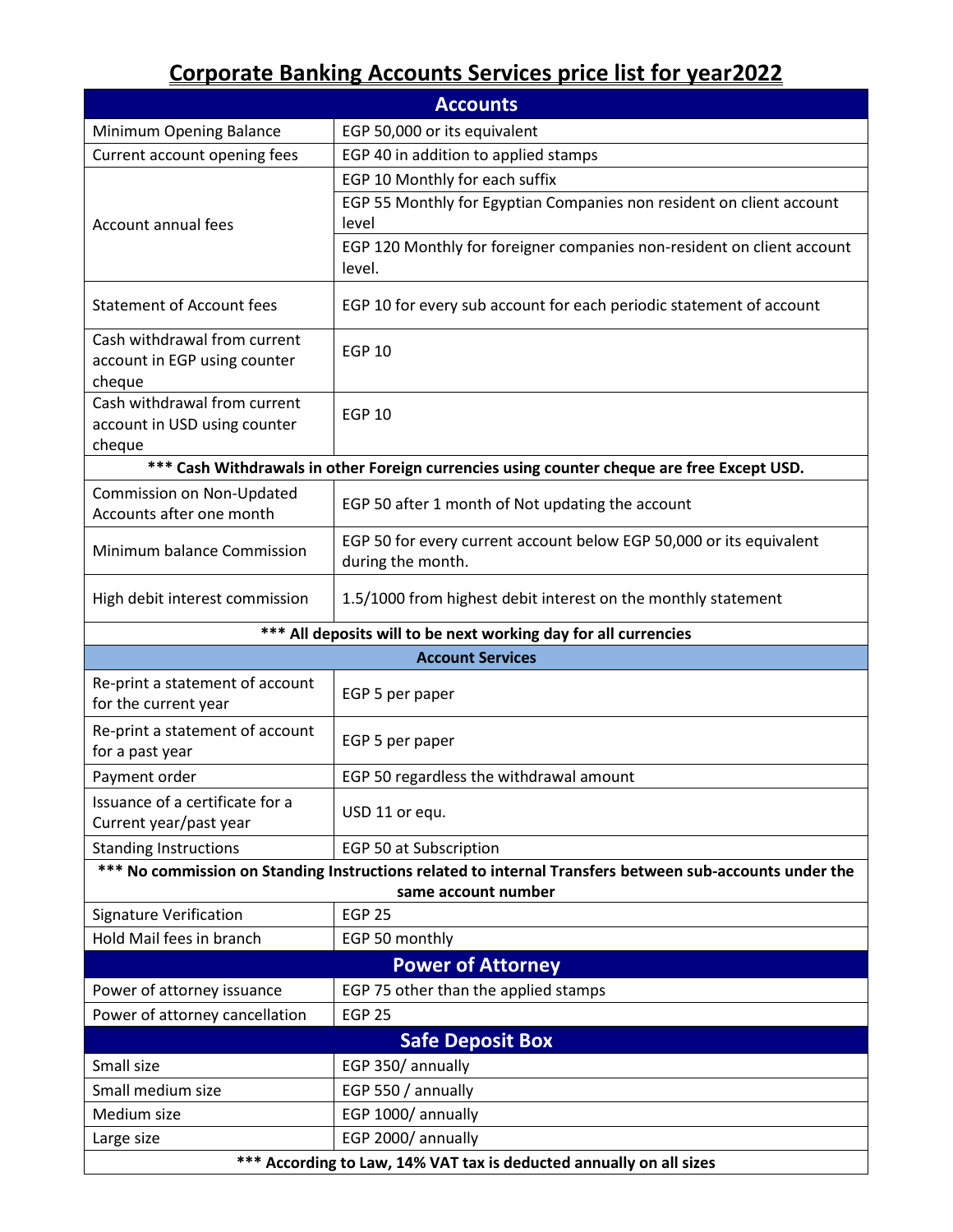| <b>Cheques and Remittance</b>                                                                                                             |                                                                                                                            |  |
|-------------------------------------------------------------------------------------------------------------------------------------------|----------------------------------------------------------------------------------------------------------------------------|--|
| <b>Client Cheques</b>                                                                                                                     |                                                                                                                            |  |
| Cheque book issuance fee (25<br>cheques)                                                                                                  | EGP 50 Reduced by 50% in the case requested through Arabi Connect<br>Service                                               |  |
| Cheque book issuance fee (50<br>cheques)                                                                                                  | EGP 100 Reduced by 50% in the case requested through Arabi Connect<br>Service                                              |  |
| Stop payment                                                                                                                              | EGP 100 / Request.                                                                                                         |  |
| Stop payment cancellation                                                                                                                 | EGP 100/ Per Request                                                                                                       |  |
| <b>Draft / Certified Cheques</b>                                                                                                          |                                                                                                                            |  |
| Foreign currency cheques<br>issuance fees                                                                                                 | 3/1000 with a minimum of USD 10 and a maximum of USD 100                                                                   |  |
| Local currency cheques issuance<br>fees                                                                                                   | 2/1000 with a minimum of EGP 25 and a maximum of EGP 350                                                                   |  |
| Draft / Certified Cheques<br>cancellation                                                                                                 | <b>EGP 25</b>                                                                                                              |  |
| Cancellation of foreign Draft                                                                                                             | on Local Bank USD 10                                                                                                       |  |
| Cheques                                                                                                                                   | on foreign bank USD 10                                                                                                     |  |
| <b>Collection of Cheques</b>                                                                                                              |                                                                                                                            |  |
| Cheques for collection (Clearing<br>House)                                                                                                | <b>EGP 10</b>                                                                                                              |  |
| Cheques drawn on Local Banks<br>(Post dated/Out of clearing)                                                                              | 2/1000 with a minimum EGP 15 and maximum EGP 350                                                                           |  |
| Cheques in foreign currency<br>except Euro                                                                                                | 3/1000 with a minimum of USD 7 and maximum USD 100 (In addition to<br>any other collection fees by correspondent)          |  |
| Cheques in Euro                                                                                                                           | 3/1000 with a minimum of EUR 5.5 and maximum EUR 85 ( In addition to<br>any other collection fees by correspondent         |  |
| Withdraw - postpone cheque/<br>bill collection                                                                                            | <b>EGP 20</b>                                                                                                              |  |
| <b>Returned Cheques</b>                                                                                                                   | <b>EGP 50</b>                                                                                                              |  |
| <b>Collection of Bills</b>                                                                                                                |                                                                                                                            |  |
| <b>Bills</b>                                                                                                                              | 2/1000 with minimum EGP 10 and maximum EGP 250                                                                             |  |
| Protesto fees                                                                                                                             | <b>EGP 50</b>                                                                                                              |  |
| <b>Inward Remittance</b>                                                                                                                  |                                                                                                                            |  |
| For a customer account at one of<br>our branches                                                                                          | <b>EGP 10</b>                                                                                                              |  |
| <b>Cash Deposits</b>                                                                                                                      |                                                                                                                            |  |
| All Cash deposits captured D+1 value date and in case of same day value deposit requested 0.10% commission<br>on deposited amount applies |                                                                                                                            |  |
| <b>Outward Remittance</b>                                                                                                                 |                                                                                                                            |  |
| Transfer Foreign Currency inside<br>or outside the country                                                                                | 3/1000 with minimum of USD 10 and a maximum of USD 50 fees ( In<br>addition to any other collection fees by correspondent) |  |